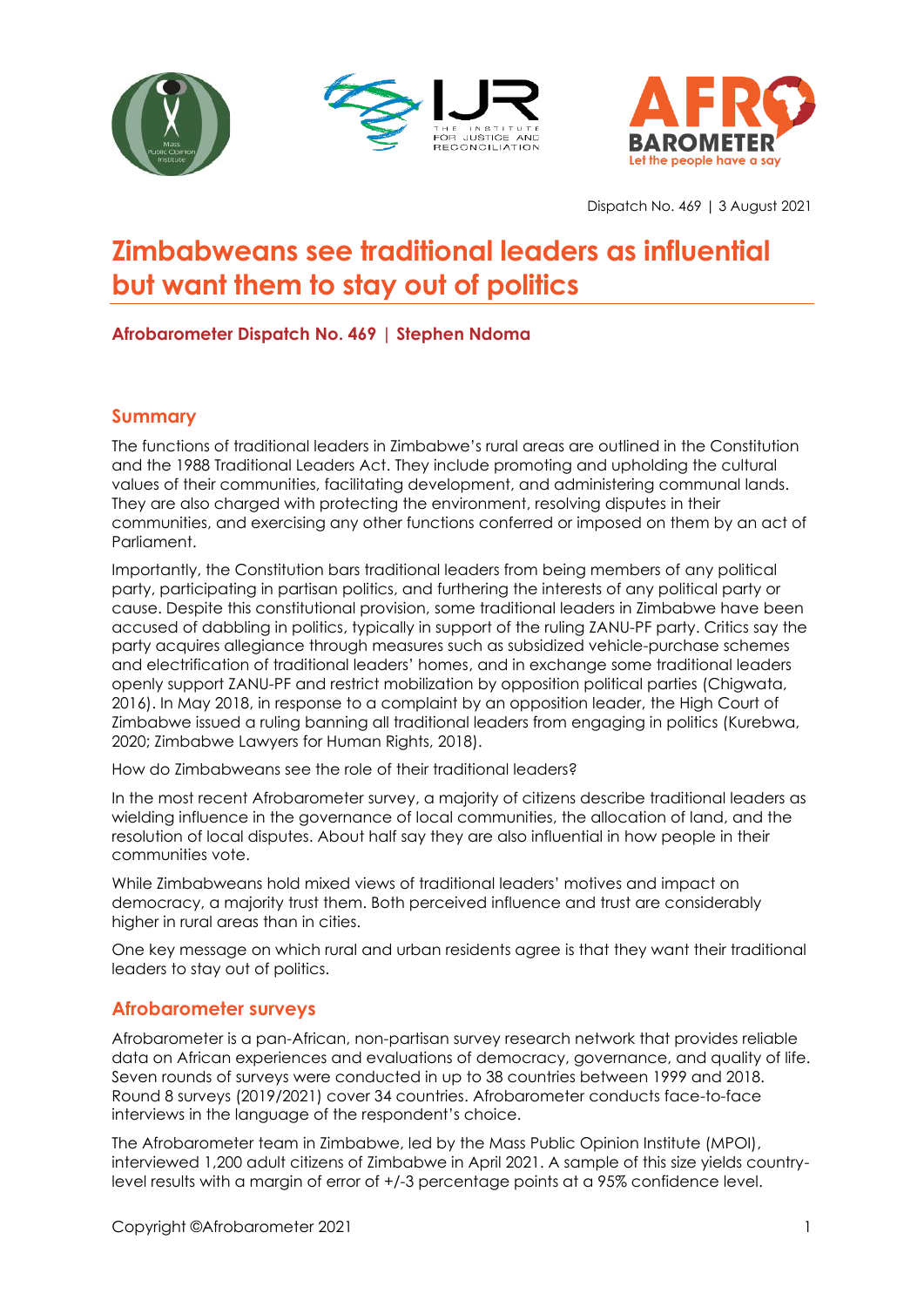

Previous standard Afrobarometer surveys were conducted in Zimbabwe in 1999, 2004, 2005, 2009, 2012, 2014, and 2017.

#### **Key findings**

- About two-thirds of Zimbabweans say traditional leaders wield "some influence" or "a lot of influence" in in resolving local disputes (68%), governing local communities (67%), and allocating land (62%).
- Almost half (47%) say traditional leaders have significant influence on how people in their communities vote.
- Half (49%) of Zimbabweans are happy with the level of influence that traditional leaders exert; far fewer wish it would increase (24%) or decrease (13%).
- Zimbabweans are divided in their views on whose interests traditional leaders serve those of people in their communities (38%), politicians and government officials (31%), or their own (18%).
- A majority (60%) of citizens say they trust traditional leaders "somewhat" or "a lot."
- About one-fifth (19%) say "most" or "all" traditional leaders are involved in corrupt activities.
- Overall, public opinion is split on the impact of traditional leaders on democracy: 28% believe they make democracy stronger, 28% say they weaken it, and 26% say they don't make a difference.
- But almost three-quarters (72%) want traditional leaders to stay out of politics and let people decide for themselves how to vote.

#### **Traditional leaders' influence in local communities**

More than six in 10 Zimbabweans say traditional leaders wield "some influence" or "a lot of influence" in resolving local disputes (68%), governing local communities (67%), and allocating land (62%) (Figure 1).

Fewer than half (47%) say they substantially influence how people vote, although an additional 17% say they have "a small amount" of influence on voting.

Do your own analysis of Afrobarometer data – on any question, for any country and survey round. It's easy and free at www.afrobarometer.org/online-data-analysis. As might be expected, rural residents are more likely than their urban counterparts to see traditional leaders as influential in their communities. The proportions who say traditional leaders have "some influence" or "a lot of influence" are almost twice as high in rural areas when it comes to governing local communities (82% vs. 43% in cities), allocating land (75% vs. 41%), and resolving disputes (83% vs. 44%) (Figure 2).

Accordingly, the largely rural provinces of Mashonaland Central and Manicaland tend to be at the high end in terms of perceived influence of traditional leaders on these issues, while residents of Harare and Bulawayo/Matabeleland North/Matabeleland South are far less likely to see them as influential.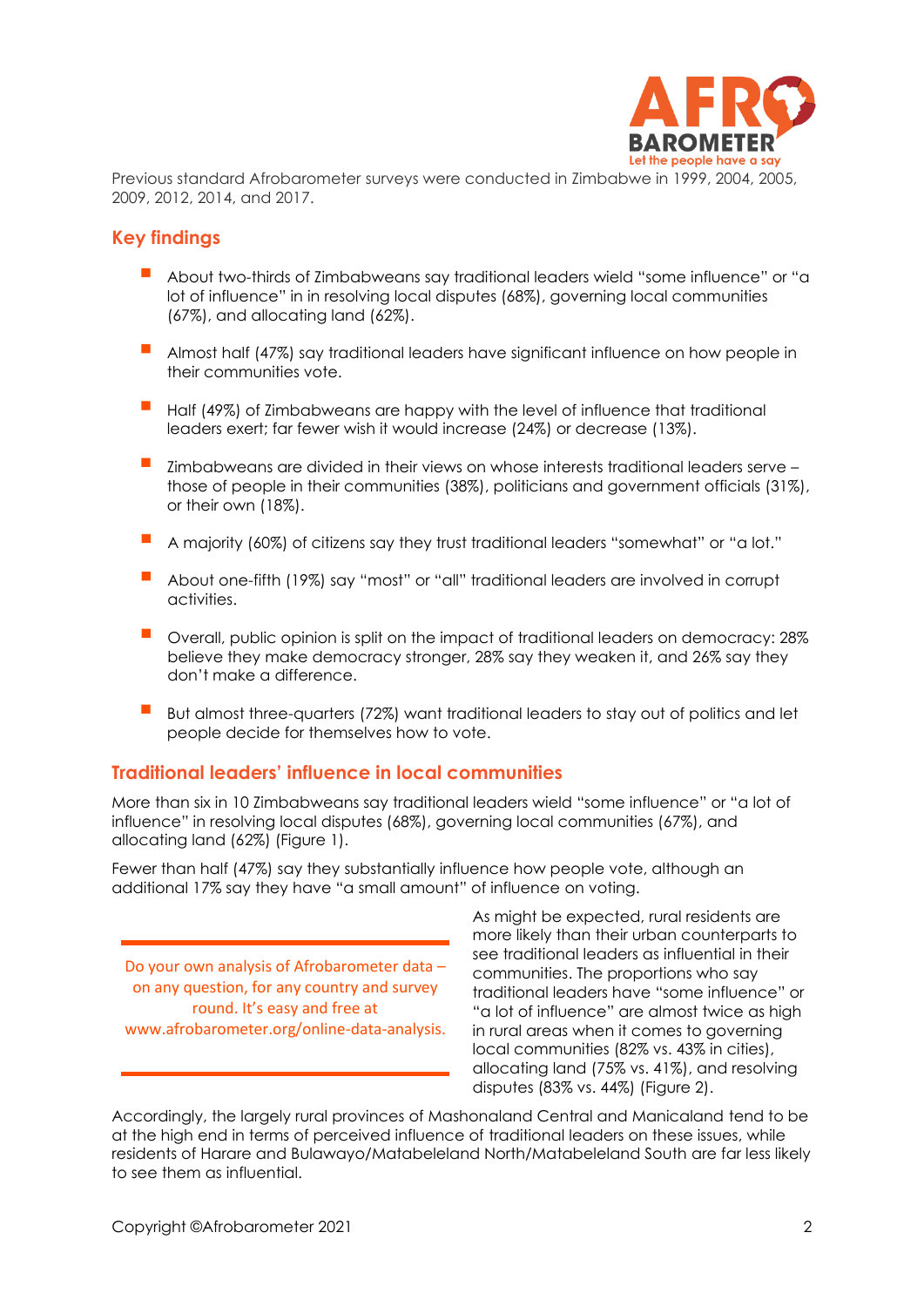



**Figure 1: Traditional leaders' influence in local communities** | Zimbabwe |2021

*Respondents were asked: How much influence do traditional leaders currently have in each of the following areas?*





*Respondents were asked: How much influence do traditional leaders currently have in each of the following areas: Governing your local community? Allocating land? Solving local disputes? (% who say "some" or "a lot")*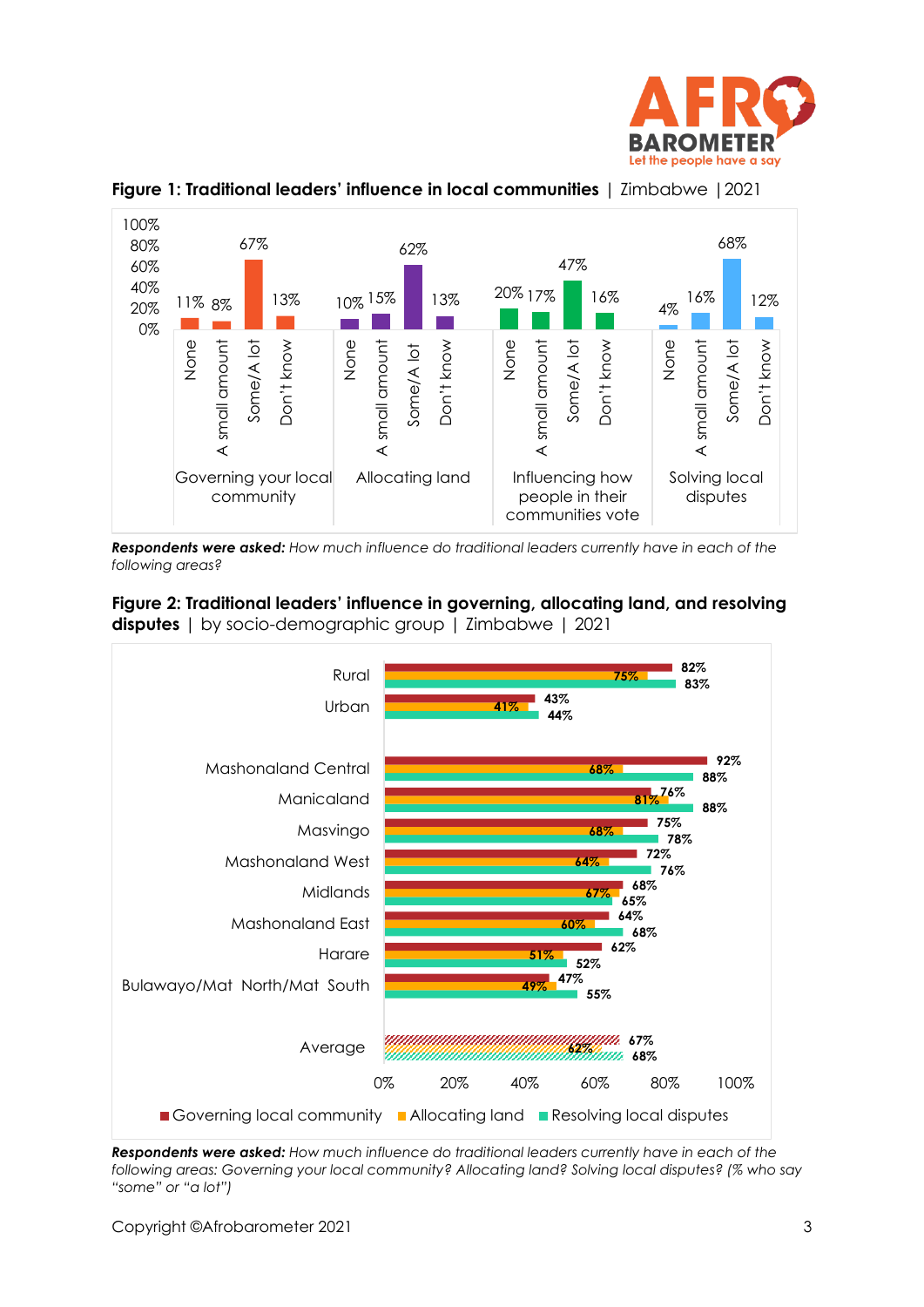

The rural-urban pattern is similar (53% vs. 38%) when it comes to perceived influence on how people vote, and again Mashonaland Central (59%) and Manicaland (63%) are at the top and Bulawayo at the bottom. But more than half (54%) of Harare residents also believe that traditional leaders are influential when it comes to voting (Figure 3).

Women and men are about equally likely to believe that traditional leaders influence voting. Citizens with post-secondary education (52%) and middle-aged respondents (52%) are somewhat more likely to share this view, as are ZANU-PF supporters (46%) compared to MDC-Chamisa adherents (36%).

**Figure 3: Traditional leaders' influence on how people vote** | by socio-demographic group | Zimbabwe | 2021



*Respondents were asked: How much influence do traditional leaders currently have in each of the following areas: Influencing how people in their communities vote? (% who say "some" or "a lot")*

## **Should traditional leaders' influence increase or decrease?**

About half (49%) of Zimbabweans are satisfied with the level of influence wielded by traditional leaders, while one-fourth (24%) want it to increase "somewhat" or "a lot" and 13% would prefer to see it decrease (Figure 4).

Satisfaction with the current level of influence by traditional leaders is the most popular option across key demographic groups (Figure 5).

To some extent, support for increasing or decreasing their influence mirrors – in reverse – assessments of how much influence they currently have. For example, residents in Harare and Bulawayo/Matabeleland North/Matabeleland South, who tend to see traditional leaders as less influential, are most likely to say they should have more influence, while residents in Mashonaland Central and Manicaland, who tend to see them as more influential, are more inclined to want their influence to be reduced.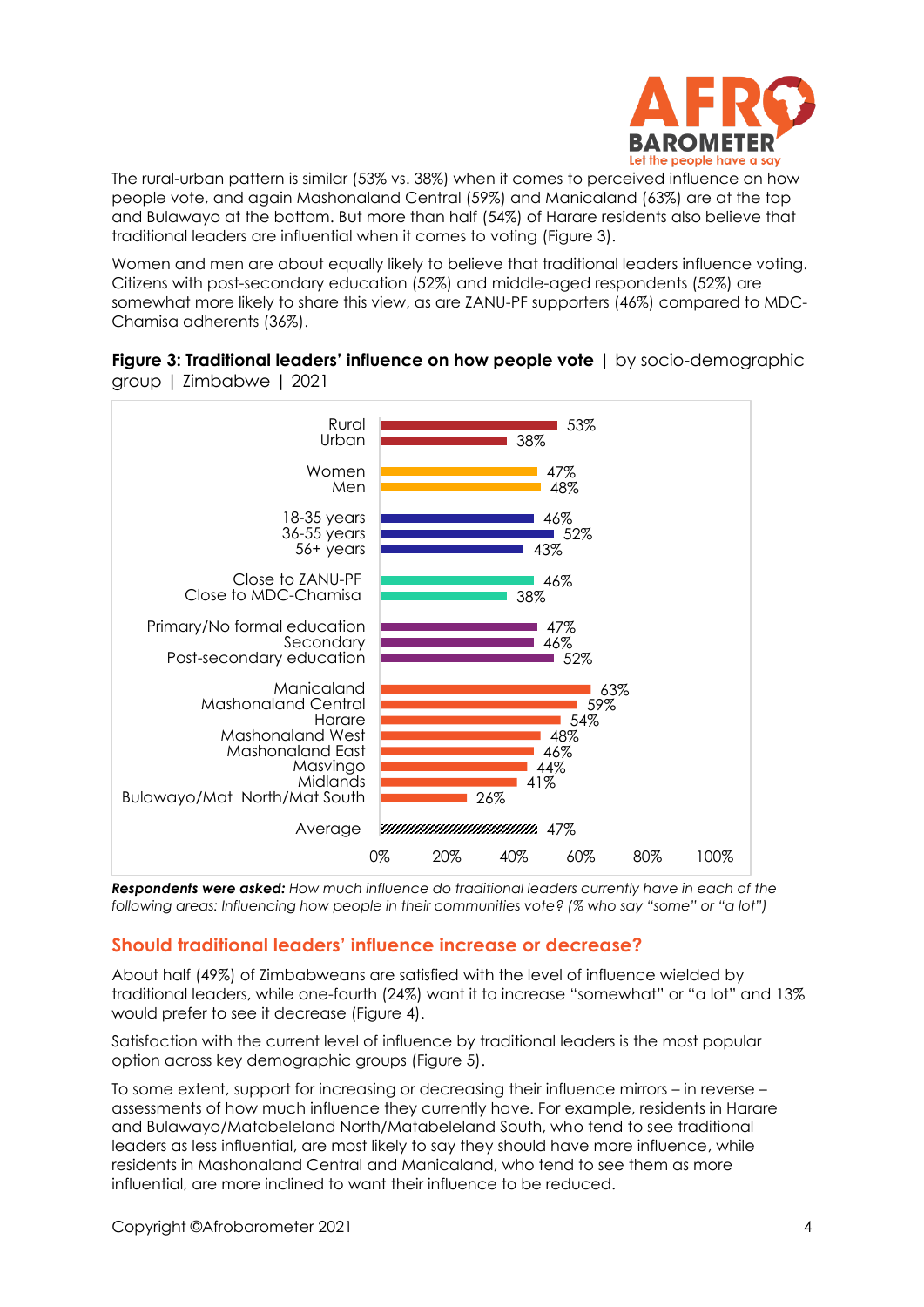

Rural and urban residents are equally likely to call for greater influence (24% each), but rural residents are more likely their urban counterparts to say their influence should stay the same (53% vs. 42%) or be reduced (17% vs. 6%). ZANU-PF fans are more likely than MDC-Chamisa supporters to favour increasing the influence of traditional leaders (26% vs. 15%).



**Figure 4: Should traditional leaders' influence increase, stay the same, or decrease?** | Zimbabwe | 2021

*Respondents were asked: Do you think that the amount of influence traditional leaders have in governing your local community should increase, stay the same, or decrease?* 

## **Figure 5: Should traditional leaders' influence increase, stay the same, or decrease?**

| by socio-demographic group | Zimbabwe | 2021



*Respondents were asked: Do you think that the amount of influence traditional leaders have in governing your local community should increase, stay the same, or decrease?* 

## **Whom do traditional leaders serve?**

Just as Zimbabweans hold mixed views of how much influence traditional leaders should exert, they are divided in their views of whose interests these unelected leaders serve. A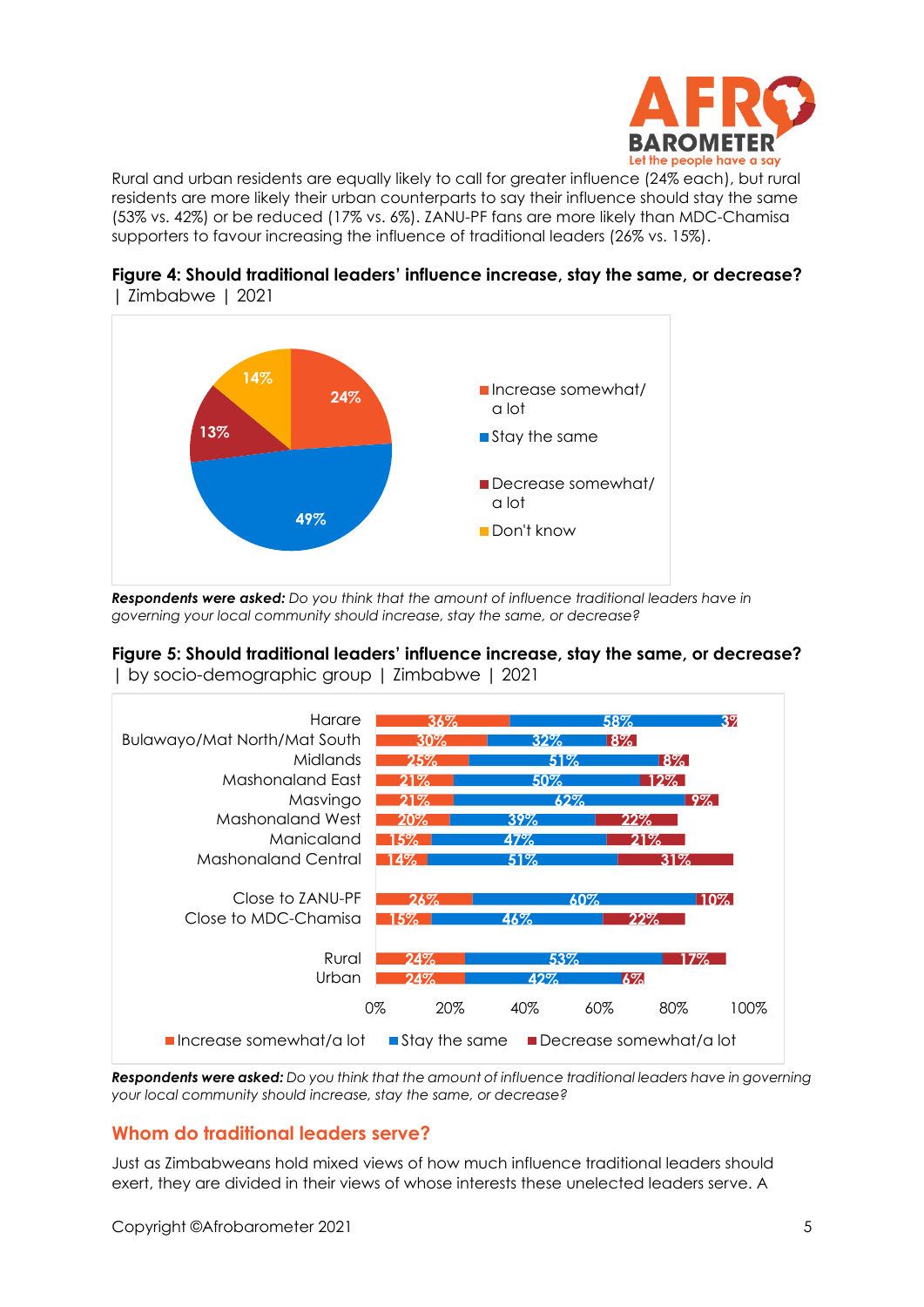

plurality (38%) say traditional leaders mostly look out for what is best for the people in their communities, but almost as many (31%) believe they mostly serve the interests of politicians and government officials. About two in 10 (18%) see them as mostly looking out for their own personal interests (Figure 6).

The view that traditional leaders mostly look out for what is best for the people in their communities is more prevalent among rural residents (51%) and supporters of the ZANU-PF (59%) than in towns and cities (18%) and among MDC-Chamisa adherents (32%) (Figure 7). It is also the majority opinion among respondents with primary or no formal education (55%, vs. only 20% of those with post-secondary education).

Masvingo is the only province where a majority (54%) of respondents say traditional leaders mostly serve their communities' interests. In Harare, just one in five respondents (22%) agree.

#### **Figure 6: Whose interests do traditional leaders serve?** | Zimbabwe | 2021



**Figure 7: Traditional leaders serve interests of their communities** | by sociodemographic group | Zimbabwe | 2021

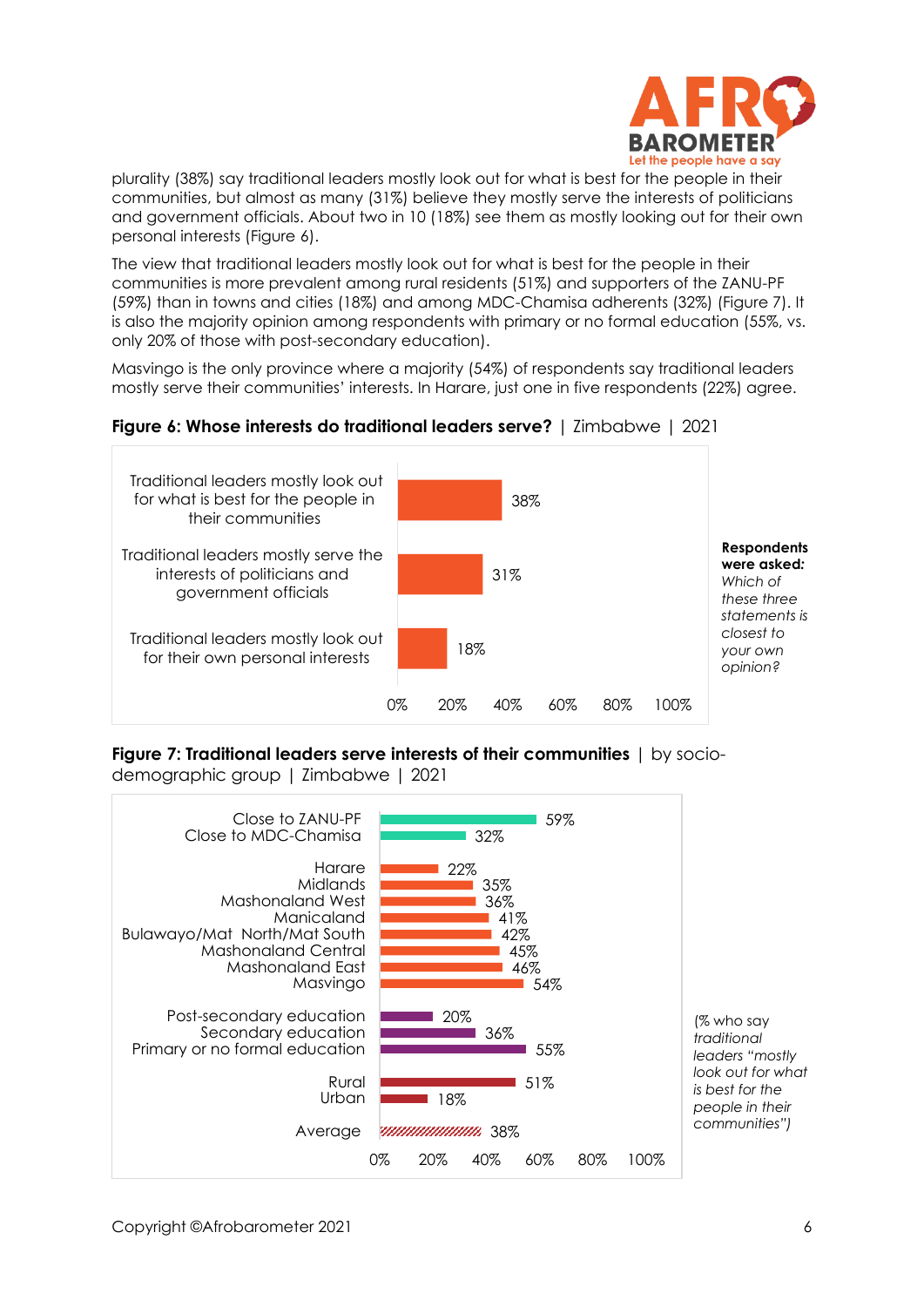

## **Trust in traditional leaders**

Despite some doubts about whose interests they serve, a clear majority (60%) of Zimbabweans say they trust traditional leaders "somewhat" or "a lot" (Figure 8). Only 10% say they don't trust them "at all."



**Figure 8: Trust in traditional leaders** | Zimbabwe | 2021

*Respondents were asked: How much do you trust each of the following, or haven't you heard enough about them to say: Traditional leaders?*

In line with results shown above, traditional leaders enjoy greater trust among rural residents (75%) than among urbanites (36%), and among ZANU-PF supporters (75%) compared to MDC-Chamisa adherents (46%) (Figure 9). The least educated citizens (with primary or no formal schooling) are most likely to express trust in traditional leaders (75%, vs. 49%-57% of their more educated counterparts).

**Figure 9: Trust in traditional leaders** | by socio-demographic group | Zimbabwe | 2021



*Respondents were asked: How much do you trust each of the following, or haven't you heard enough about them to say: Traditional leaders? (% who say "somewhat" or "a lot")*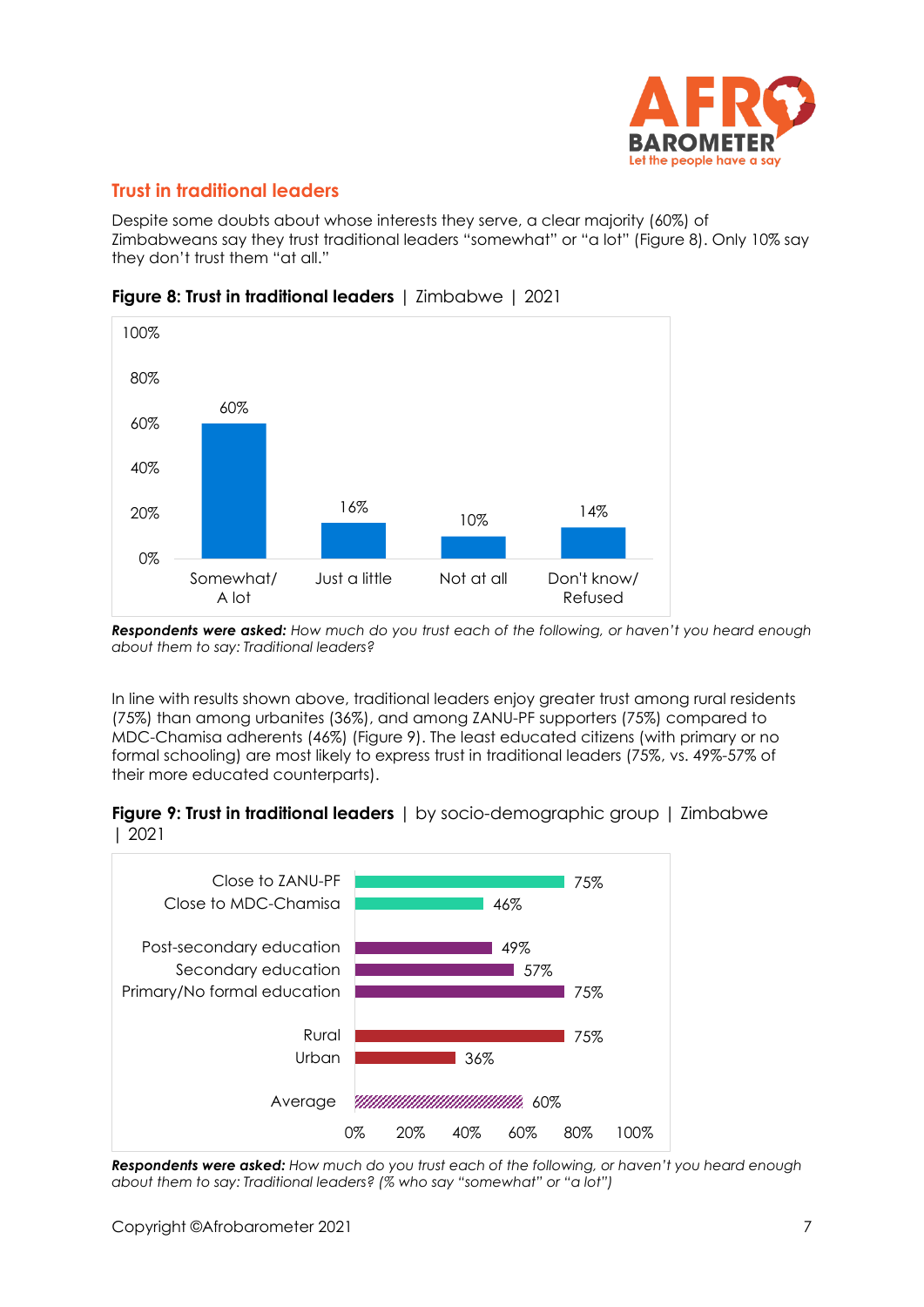

## **Perceptions of corruption**

About one in five Zimbabweans (19%) see "most" or "all" traditional leaders – half as many as report widespread corruption among members of Parliament (40%). In addition, more than four in 10 (43%) say "some" traditional leaders are corrupt.

Perceptions that most/all traditional leaders are involved in corrupt activities are more common among urban residents (24%), especially in Harare (33%), and among supporters of the MDC-Chamisa (27%, vs. 13% of ZANU-PF adherents) (Figure 10).

#### **Figure 10: Perceptions that most/all traditional leaders are corrupt** | by socio-

demographic group | Zimbabwe | 2021



## **Are traditional leaders bad or good for democracy?**

Overall, Zimbabweans are evenly divided in their assessment of whether non-elected traditional leaders are bad or good for democracy. Almost three in 10 (28%) say they strengthen democracy, while the same proportion (28%) think they weaken it. A quarter (26%) say traditional leaders don't affect democracy one way or the other (Figure 11).



**Figure 11: Are traditional leaders bad or good for democracy?** | Zimbabwe | 2021

**Respondents were asked:** *Some people think that because traditional leaders are not elected, they are bad for democracy, but other people think that traditional leaders can work together with elected leaders to make democracy work better. What about you? Do you think that traditional leaders strengthen democracy, weaken democracy, or don't make a difference?*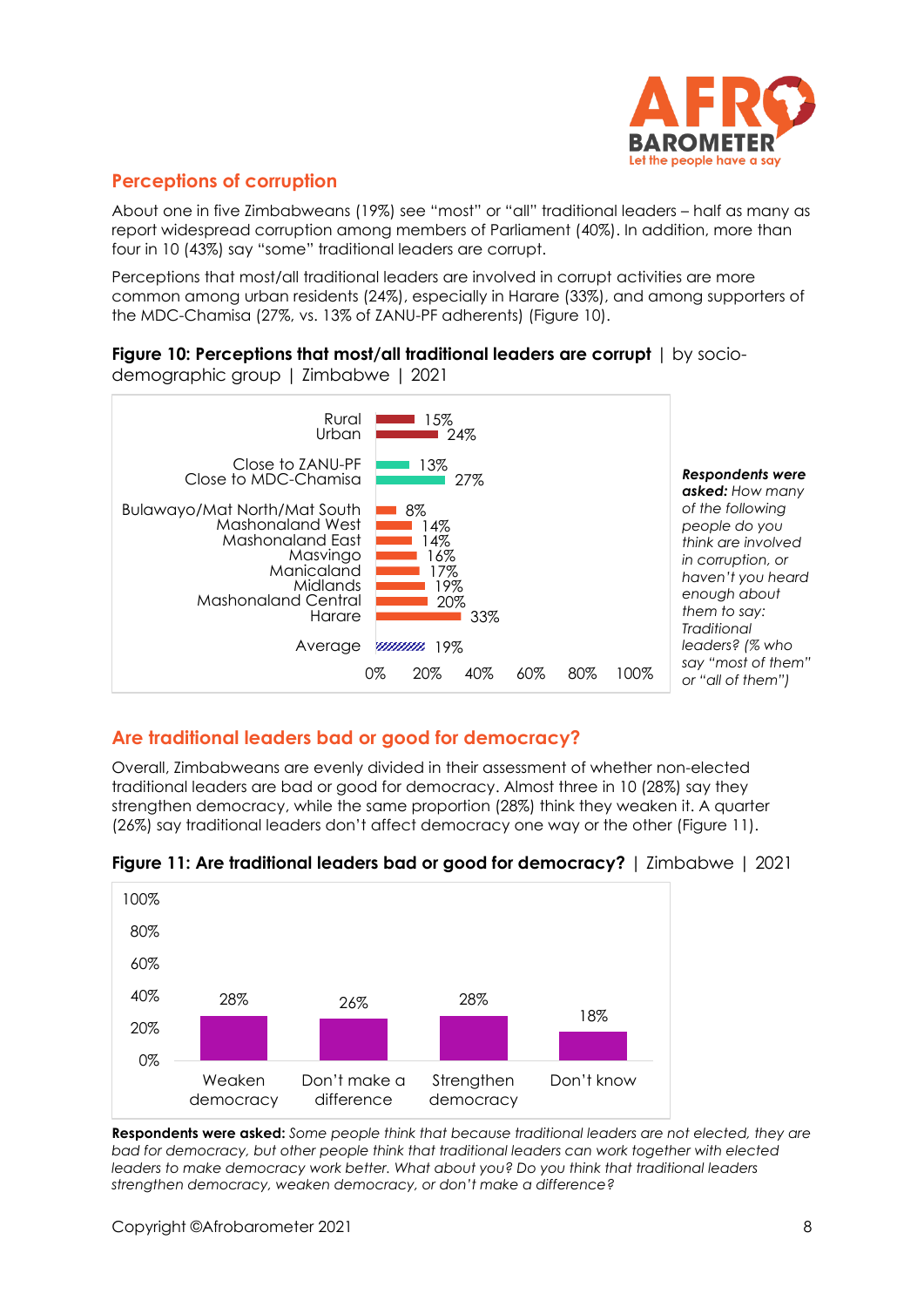

More educated respondents are more likely to see traditional leaders as weakening democracy, ranging from just 19% of those with primary or no formal schooling to 38% of those with post-secondary qualifications (Figure 12). ZANU-PF adherents are four times as likely as MDC-Chamisa supporters to say traditional leaders strengthen Zimbabwe's democracy (47% vs. 11%).

**Figure 12: Are traditional leaders bad or good for democracy?** | by education and political party affiliation | Zimbabwe | 2021



*Respondents were asked: Do you think that traditional leaders strengthen democracy, weaken democracy, or don't make a difference?*

## **Traditional leaders' role in vote choice**

While they are split in their assessments of traditional leaders' impact on democracy, Zimbabweans are much more unified in their view that traditional leaders should stay out of politics and leave people to make their own decisions about how to vote (72%). Only onefifth (19%) say traditional leaders have a better grasp of political issues than ordinary citizens and should give them advice about how to vote (Figure 13).



#### **Figure 13: Traditional leaders' role in vote choice** | Zimbabwe | 2021

*Respondents were asked: Which of the following statements is closest to your view?* 

*Statement 1: Traditional leaders have a better grasp of political issues than ordinary people; they should give their people advice about how to vote.*

*Statement 2: Traditional leaders should stay out of politics and leave people to make their own decisions about how to vote.*

*(% who "agree" or "agree very strongly" with each statement)*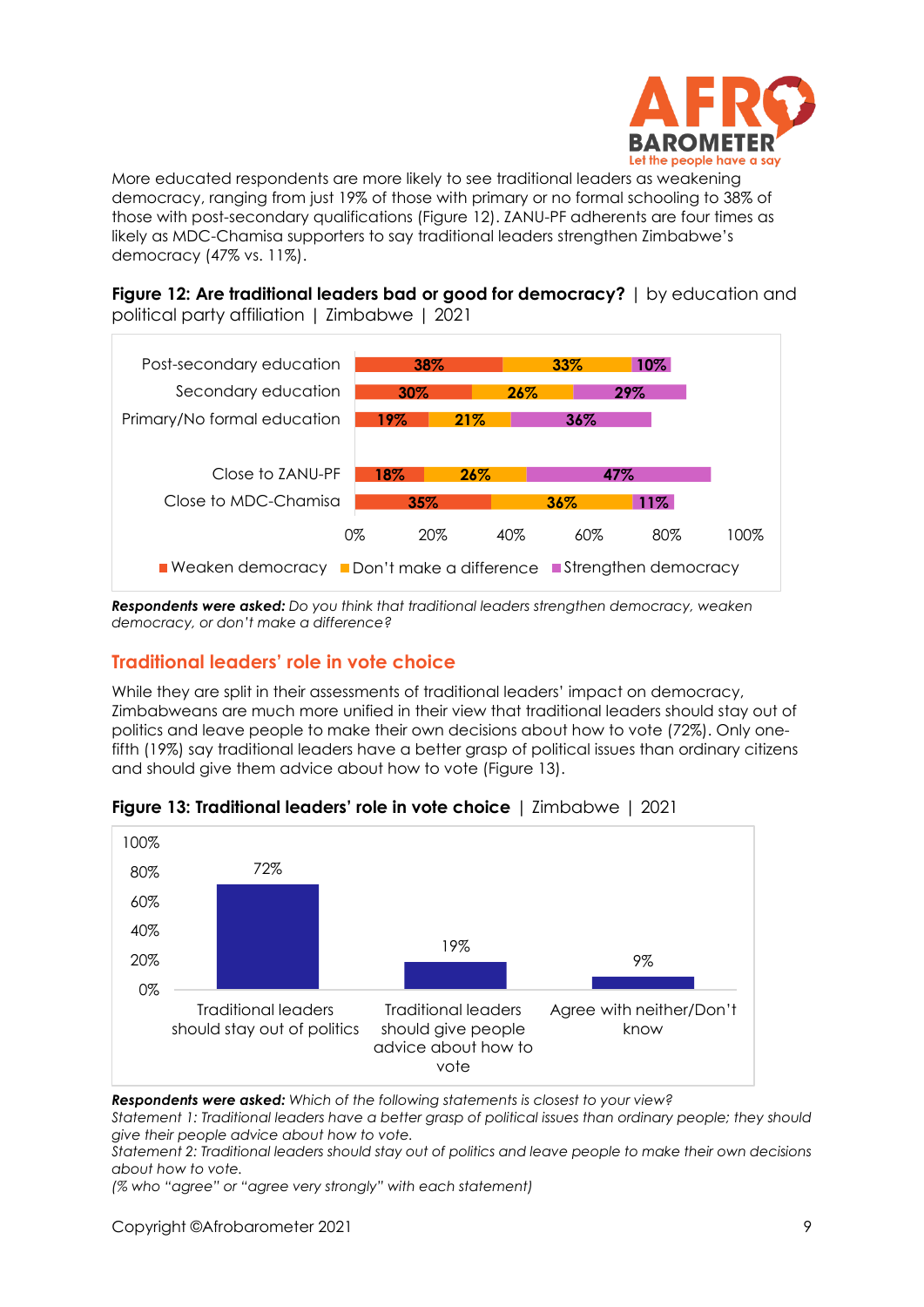

The opinion that traditional leaders should stay out of politics is strong across all key demographic groups, including ZANU-PF supporters (71%). Surprisingly, rural residents are even more insistent on this point than their urban counterparts (75% vs. 66%) (Figure 14).





*Respondents were asked: Which of the following statements is closest to your view?* 

*Statement 1: Traditional leaders have a better grasp of political issues than ordinary people; they should give their people advice about how to vote.*

*Statement 2: Traditional leaders should stay out of politics and leave people to make their own decisions about how to vote.*

*(% who "agree" or "agree very strongly" with Statement 2)*

#### **Conclusion**

Zimbabweans report that traditional leaders retain significant influence in local governance, in dispute resolution, in the allocation of land, and to a lesser degree in shaping how people in their communities vote.

Few citizens want the influence of traditional leaders to increase, but even fewer want it to decrease.

Zimbabweans hold mixed views on whether traditional leaders serve the interests of the people and on whether they strengthen or weaken democracy, but they generally trust these non-elected leaders, especially in rural areas.

However, their clearest message to their traditional leaders is: Stay out of politics.